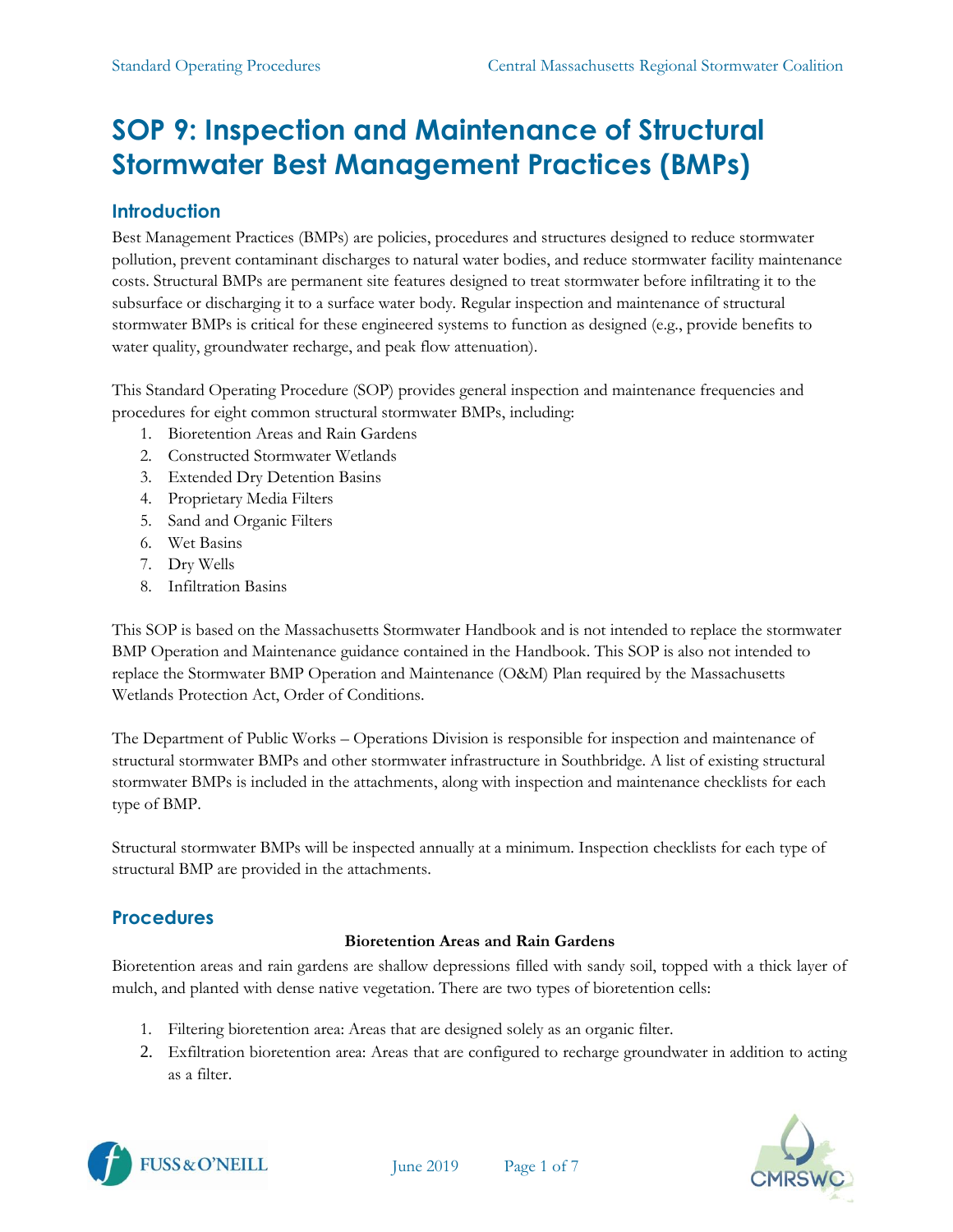#### **Inspection and Maintenance**

Regular inspection and maintenance are important to prevent against premature failure of bioretention areas or rain gardens. Regular inspection and maintenance of pretreatment devices and bioretention cells for sediment buildup, structural damage and standing water can extend the life of the soil media.

| Activity                                           | Time of Year             | Frequency   |  |
|----------------------------------------------------|--------------------------|-------------|--|
| Inspect for soil erosion and repair                | Year round               | Monthly     |  |
| Inspect for invasive species and remove if present | Year round               | Monthly     |  |
| Remove trash                                       | Year round               | Monthly     |  |
| Mulch Void Areas                                   | Spring                   | Annually    |  |
| Remove dead vegetation                             | Fall and spring          | Bi-annually |  |
| Replace dead vegetation                            | Spring                   | Annually    |  |
| Prune                                              | Spring or fall           | Annually    |  |
| Replace all media and vegetation                   | Late spring/early summer | As needed   |  |

#### **Maintenance Schedule: Bioretention Areas and Rain Gardens**

When failure is discovered, excavate the bioretention area, scarify the bottom and sides, replace the filter fabric and soil, replant vegetation, and mulch the surface.

Never store snow within a bioretention area or rain garden. This would prevent the recharge and water quality treatment of ground water.

#### **Constructed Stormwater Wetlands**

Constructed stormwater wetlands maximize pollutant removal from stormwater through the use of wetland vegetation uptake, retention, and settling. Constructed storm water wetlands must be used in conjunction with other BMPs, such as sediment forebays.

#### **Inspection and Maintenance**

Regular inspection and maintenance are important for the health of constructed stormwater wetlands. They help identify the need for replacement of vegetation and media, detect potentially harmful invasive species, and ensure the overall health of the wetland.

| Activity                                                | Time of Year      | Frequency   |
|---------------------------------------------------------|-------------------|-------------|
| Inspect for invasive species and remove if present      | Year round        | Monthly     |
| Record and Map:                                         | Year round        | Annually    |
| Types and distribution of dominant wetland plants       | Year round        | Bi-annually |
| Presence and distribution of planted wetland species    | Spring            | Annually    |
| Presence and distribution of invasive species           | Fall and spring   | Bi-annually |
| Indications other species are replacing planted wetland | Spring            | Annually    |
| species                                                 |                   |             |
| Percent of standing water that is not vegetated         | Spring or fall    | Annually    |
| Replace all media and vegetation                        | Late spring/early | As needed   |
|                                                         | summer            |             |

#### **Maintenance Schedule, Constructed Stormwater Wetlands: Years 0-3**

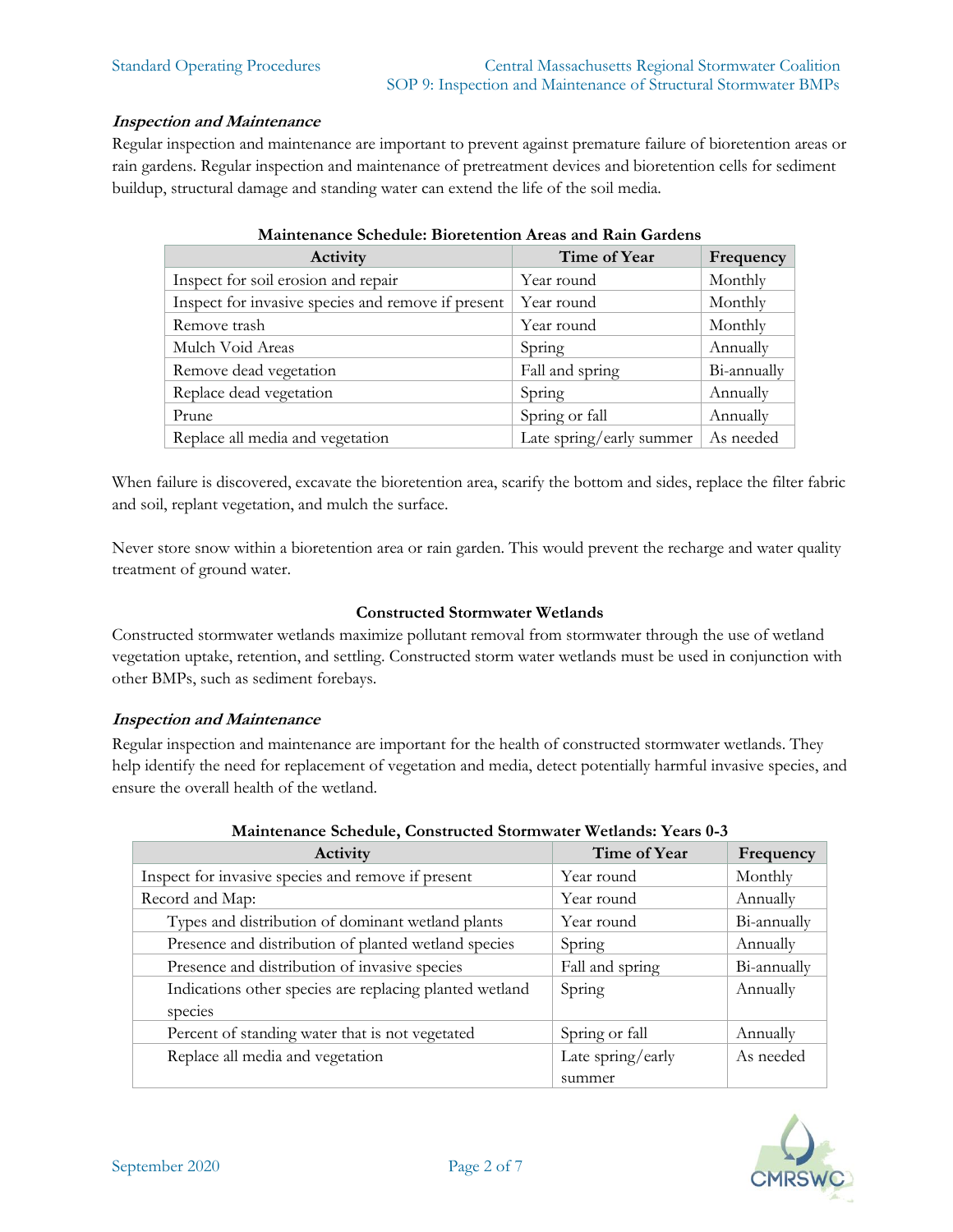| Stability of original depth zones and micro-topographic |  |
|---------------------------------------------------------|--|
| <i>teatures</i>                                         |  |
| Accumulation of sediment in the forebay and micropool   |  |
| and survival rate of plants                             |  |

**Maintenance Schedule, Constructed Stormwater Wetlands: Years 4-Lifetime**

| Activity                                           | Time of Year      | Frequency   |
|----------------------------------------------------|-------------------|-------------|
| Inspect for invasive species and remove if present | Year round        | Monthly     |
| Clean forebays                                     | Year round        | Annually    |
| Clean sediment in basin/wetland system             | Year round        | Once every  |
|                                                    |                   | 10 years    |
| Mulch Void Areas                                   | Spring            | Annually    |
| Remove dead vegetation                             | Fall and spring   | Bi-annually |
| Replace dead vegetation                            | Spring            | Annually    |
| Prune                                              | Spring or fall    | Annually    |
| Replace all media and vegetation                   | Late spring/early | As needed   |
|                                                    | Summer            |             |

Never store snow within a constructed stormwater wetland. This would prevent required water quality treatment and the recharge of groundwater.

## **Extended Dry Detention Basins**

Extended dry detention basins are designed to control both stormwater quantity and quality. These BMPs are designed to hold stormwater for at least 24 hours, allowing solids to settle and reducing local and downstream flooding. Pretreatment is required to reduce the potential for overflow clogging. The outflow may be designed as either fixed or adjustable. Additional nutrient removal may be achieved by a micropool or shallow marsh.

## **Inspection and Maintenance**

Annual inspection of extended dry detention basins is required to ensure that the basins are operating properly. Potential problems include: erosion within the basin and banks, tree growth on the embankment, damage to the emergency spillway, and sediment accumulation around the outlet. Should any of these problems be encountered, necessary repairs should be made immediately.

| manitenance ocneaane, Extenaea DT, Detention Daonio |                 |                                  |  |
|-----------------------------------------------------|-----------------|----------------------------------|--|
| Activity                                            | Time of Year    | Frequency                        |  |
| Inspect basins                                      | Spring and fall | Bi-annually and during and after |  |
|                                                     |                 | major storms                     |  |
| Examine outlet structure for clogging or high       | Spring and fall | Bi-annually                      |  |
| outflow release velocities                          |                 |                                  |  |
| Mow upper stage, side slopes, embankment and        | Spring through  | Bi-annually                      |  |
| emergency spillway                                  | fall            |                                  |  |
| Remove trash and debris                             | Spring          | Bi-annually                      |  |
| Remove sediment from basin                          | Year round      | At least once every 5 years      |  |

#### **Maintenance Schedule: Extended Dry Detention Basins**

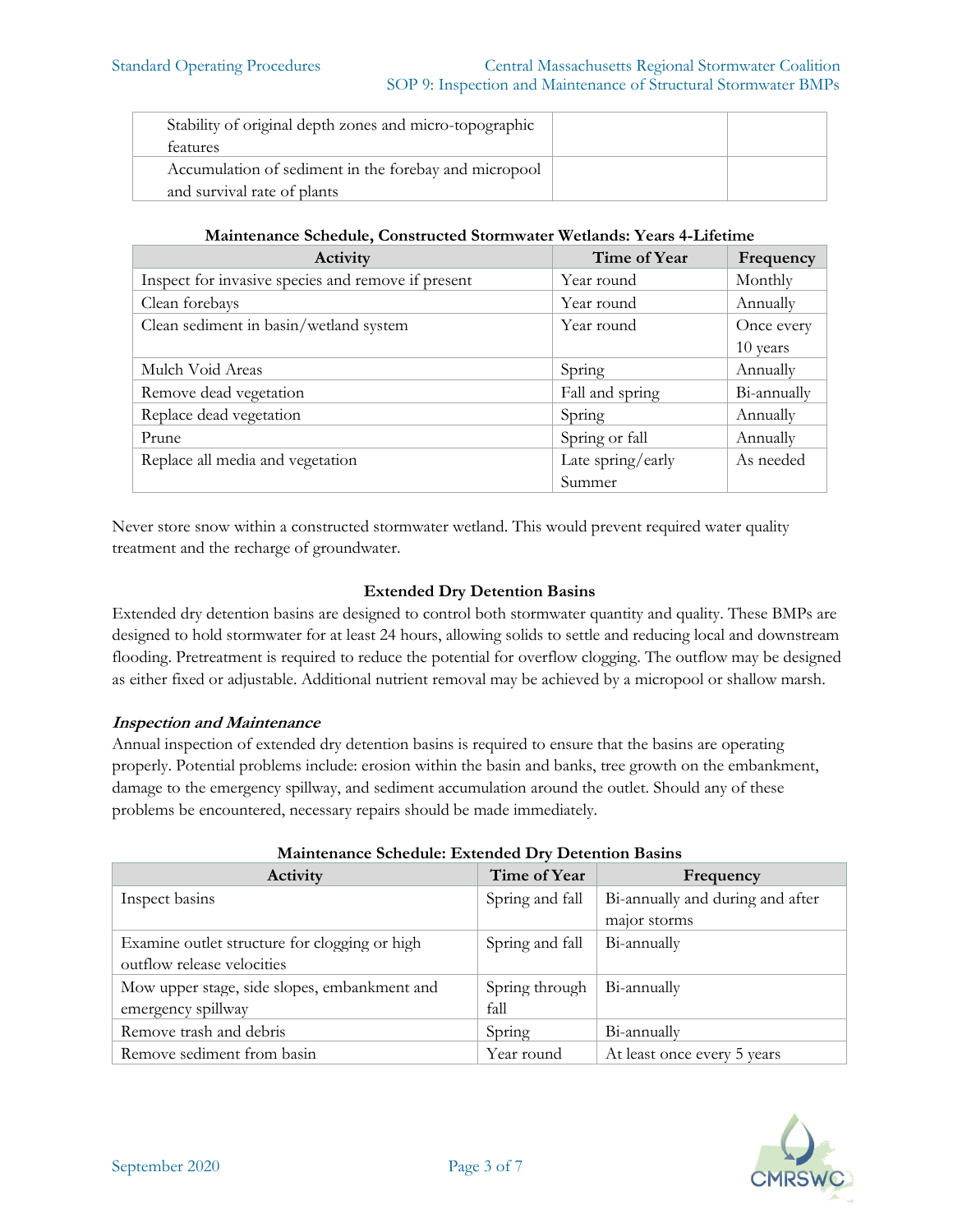# **Proprietary Media Filters**

Media Filters are designed to reduce total suspended solids and other target pollutants, such as organics, heavy metals, or nutrients – these materials are absorbed onto the filter media, which is contained in a concrete structure. The substrate used as filter media depends on the target pollutants, and may consist of leaf compost, pleated fabric, activated charcoal, perlite, amended sand in combination with perlite, and zeolite. Two types of Media Filters are manufactured: Dry media filters, which are designed to dewater within 72 hours, and wet media filters, which maintain a permanent pool of water as part of the treatment system.

#### **Inspection and Maintenance**

Maintenance in accordance with the manufacturer's requirements is necessary to ensure stormwater treatment. Inspection or maintenance of the concrete structure may require OSHA confined space training. Dry media filters are required to dewater in 72 hours, thus preventing mosquito and other insect breeding. Proper maintenance is essential to prevent clogging. Wet media filters require tight fitting seals to keep mosquitoes and other insects from entering and breeding in the permanent pools. Required maintenance includes routine inspection and treatment.

| <b>Manuficulative Schedule, I Topricially McGra I fitters</b> |                           |                       |  |
|---------------------------------------------------------------|---------------------------|-----------------------|--|
| Activity                                                      | Time of Year              | Frequency             |  |
| Inspect for standing water, trash, sediment and               | Per manufacturer's        | Bi-annually (minimum) |  |
| clogging                                                      | schedule                  |                       |  |
| Remove trash and debris                                       | N/A                       | Each inspection       |  |
| Examine to determine if system drains in 72 hours             | Spring, after large storm | Annually              |  |
| Inspect filtering media for clogging                          | Per manufacturer's        | Per manufacturer's    |  |
|                                                               | schedule                  | schedule              |  |

#### **Maintenance Schedule: Proprietary Media Filters**

## **Sand and Organic Filters**

Sand and organic filters, also known as filtration basins, are intended for stormwater quality control rather than quantity control. These filters improve water quality by removing pollutants through a filtering media and settling pollutants on top of the sand bed and/or in a pretreatment basin. Pretreatment is required to prevent filter media from clogging. Runoff from the filters is typically discharged to another BMP for additional treatment.

## **Inspection and Maintenance**

If properly maintained, sand and organic filters have a long life. Maintenance requirements of the filters include raking the sand and removing sediment, trash, and debris from the surface of the BMP. Over time, fine sediments will penetrate deep into the sand requiring replacement of several inches or the entire sand layer. Discolored sand is an indicator of the presence of fine sediments, suggesting that the sand should be replaced.

| Maintenance Schedule: Sand and Organic Filters |                                                      |  |
|------------------------------------------------|------------------------------------------------------|--|
| <b>Activity</b>                                | Frequency                                            |  |
| Inspect filters and remove debris              | After every major storm for the first 3 months after |  |
|                                                | construction completion. Every 6 months thereafter.  |  |

**Wet Basins**

# **Maintenance Schedule: Sand and Organic Filters**

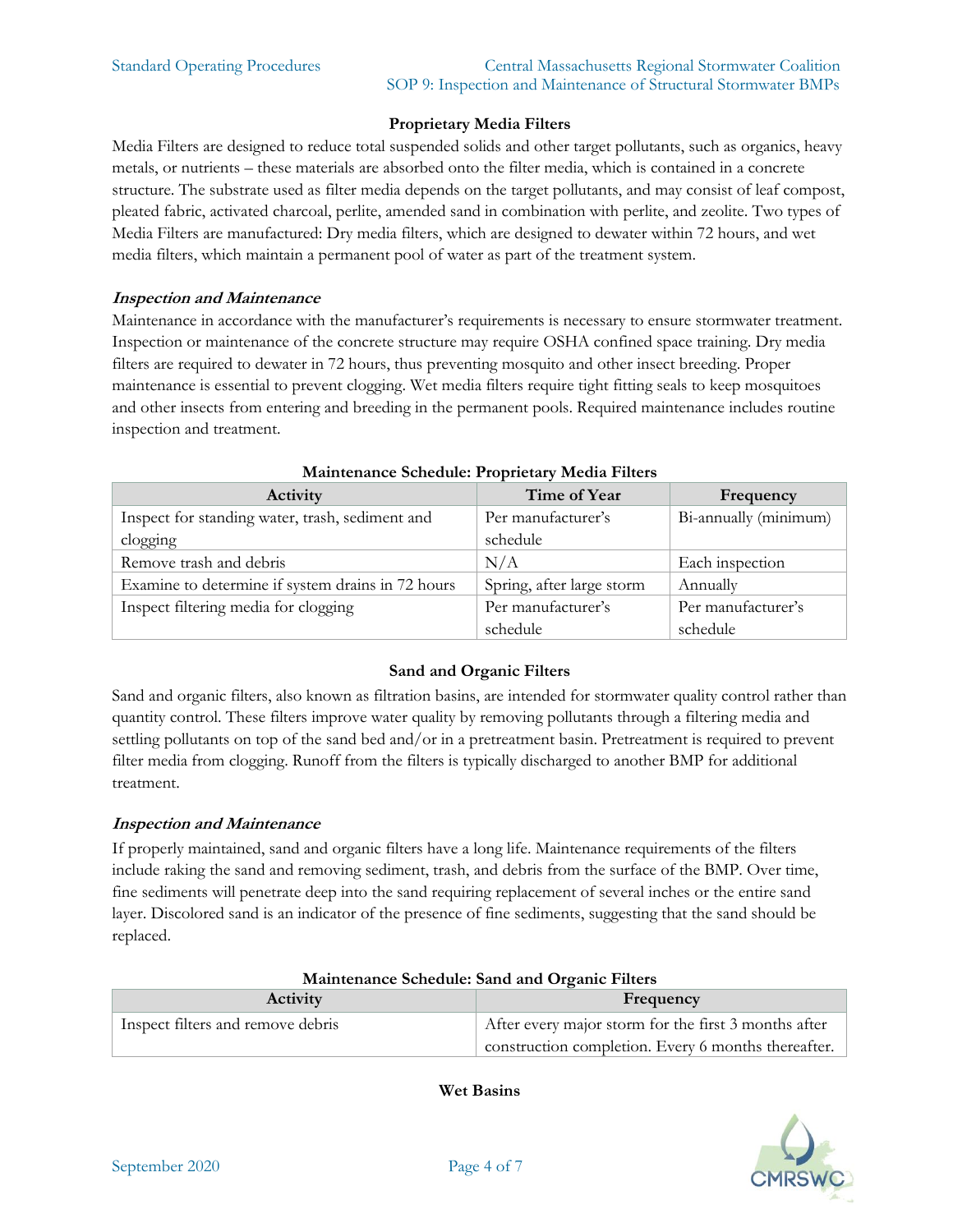Wet basins are intended to treat stormwater quality through the removal of sediments and soluble pollutants. A permanent pool of water allows sediments to settle and removes the soluble pollutants, including some metals and nutrients. Additional dry storage is required to control peak discharges during large storm events. If properly designed and maintained, wet basins can add fire protection, wildlife habitats, and aesthetic values to a property.

# **Inspection and Maintenance**

To ensure proper operation, wet basin outfalls should be inspected for evidence of clogging or excessive outfall releases. Potential problems to investigate include erosion within the basin and banks, damage to the emergency spillway, tree growth on the embankment, sediment accumulation around the outlet, and the emergence of invasive species. Should any of these problems be encountered, perform repairs immediately. An on-site sediment disposal area will reduce sediment removal costs.

| планиенанее оснечате, и ет разню             |                     |                     |  |
|----------------------------------------------|---------------------|---------------------|--|
| Activity                                     | Time of Year        | Frequency           |  |
| Inspect wet basins                           | Spring and/or fall  | Annually (Minimum)  |  |
| Mow upper stage, side slopes, embankment and | Spring through fall | Bi-annually         |  |
| emergency spillway                           |                     | (Minimum)           |  |
| Remove sediment, trash and debris            | Spring through fall | Bi-annually         |  |
|                                              |                     | (Minimum)           |  |
| Remove sediment from basin                   | Year round          | As required, but at |  |
|                                              |                     | least once every 10 |  |
|                                              |                     | vears               |  |

#### **Maintenance Schedule: Wet Basins**

# **Dry Wells**

Dry wells are used to infiltrate uncontaminated runoff. These BMPs should never be used to infiltrate stormwater or runoff that has the potential to be contaminated with sediment and other pollutants. Dry wells provide groundwater recharge and can reduce the size and cost required of downstream BMPs or storm drains. However, they are only applicable in drainage areas of less than one acre and may experience high failure rates due to clogging.

## **Inspection and Maintenance**

Proper dry well function depends on regular inspection. Clogging has the potential to cause high failure rates. The water depth in the observation well should be measured at 24 and 48 hour intervals after a storm and the clearance rate calculated. The clearance rate is calculated by dividing the drop in water level (inches) by the time elapsed (hours).

## **Maintenance Schedule: Dry Wells**

| <b>Activity</b>   | Frequency                                            |  |
|-------------------|------------------------------------------------------|--|
| Inspect dry wells | After every major storm for the first 3 months after |  |
|                   | construction completion. Annually thereafter.        |  |

## **Infiltration Basins**

Infiltration basins are designed to contain stormwater and provide groundwater recharge. Pollution prevention and pretreatment are required to ensure that contaminated stormwater is not infiltrated. Infiltration basins